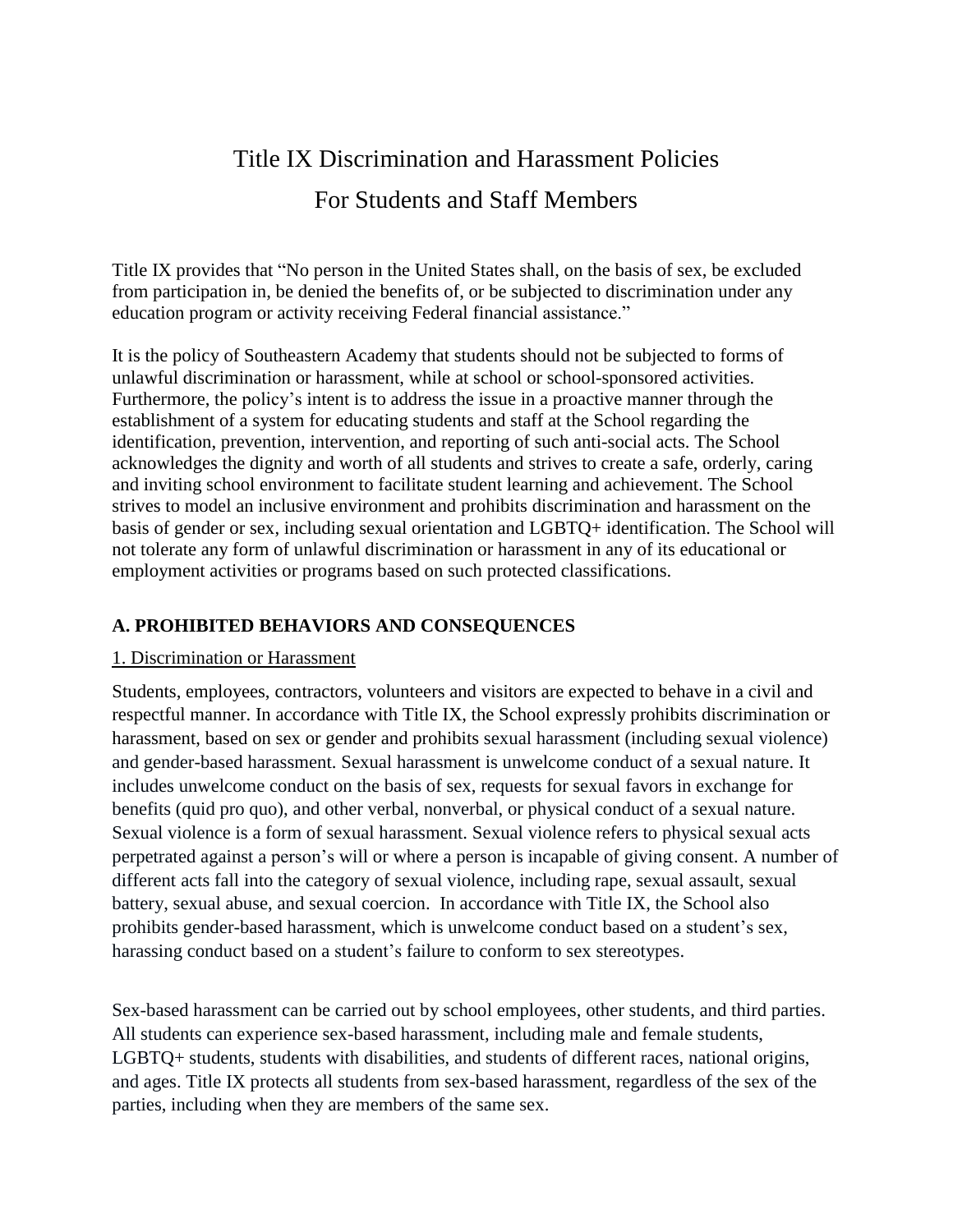#### 2. Retaliation

The School prohibits intimidation, threats, coercion, or discrimination against any individual for the purpose of interfering with any right or privilege secured by Title IX, or because the individual has made a report or complaint, testified, assisted, or participated or refused to participate in any manner in an investigation, proceeding, or hearing under Title IX. Intimidation, threats, coercion, or discrimination, including charges against an individual for code of conduct violations that do not involve sex discrimination or sexual harassment, but arise out of the same facts or circumstances as a report or complaint of sex discrimination, or a report or formal complaint of sexual harassment, for the purpose of interfering with any right or privilege secured by Title IX, constitutes retaliation. As such, the School prohibits reprisal or retaliation against any person for reporting or intending to report violations of this policy, supporting someone for reporting or intending to report a violation of this policy, or participating in the investigation of reported violations of this policy. After consideration of the nature and circumstances of the reprisal or retaliation and in accordance with applicable laws, policies, and regulations, the Head of School or designee shall determine the consequences and remedial action for a person found to have engaged in reprisal or retaliation.

The exercise of rights protected under the First Amendment does not constitute retaliation. Charging an individual with a code of conduct violation for making a materially false statement in bad faith in the course of a grievance proceeding under Title IX does not constitute retaliation prohibited under this policy, provided, however, that a determination regarding responsibility, alone, is not sufficient to conclude that any party made a materially false statement in bad faith.

## **B. APPLICATION OF POLICY**

This policy prohibits unlawful discrimination or harassment by students, employees, volunteers, contractors, and visitors. This policy is intended to apply to student's vis a via other students, faculty, staff, volunteers/visitors, or contractors. This policy also applies to employees, volunteers/visitors, and contractors. This policy applies to behavior that takes place within the School's "education program or activity," which includes, but is not necessarily limited to, behavior:

- 1. in any school building or on any school premises before, during or after school hours;
- 2. on any bus or other vehicle as part of any school activity;
- 3. at any bus stop;
- 4. during any school-sponsored activity or extracurricular activity;

5. at any time or place when the individual is subject to the oversight and authority of school personnel;

6. at any time or place when the behavior has a direct and immediate effect on maintaining order and discipline in the schools; and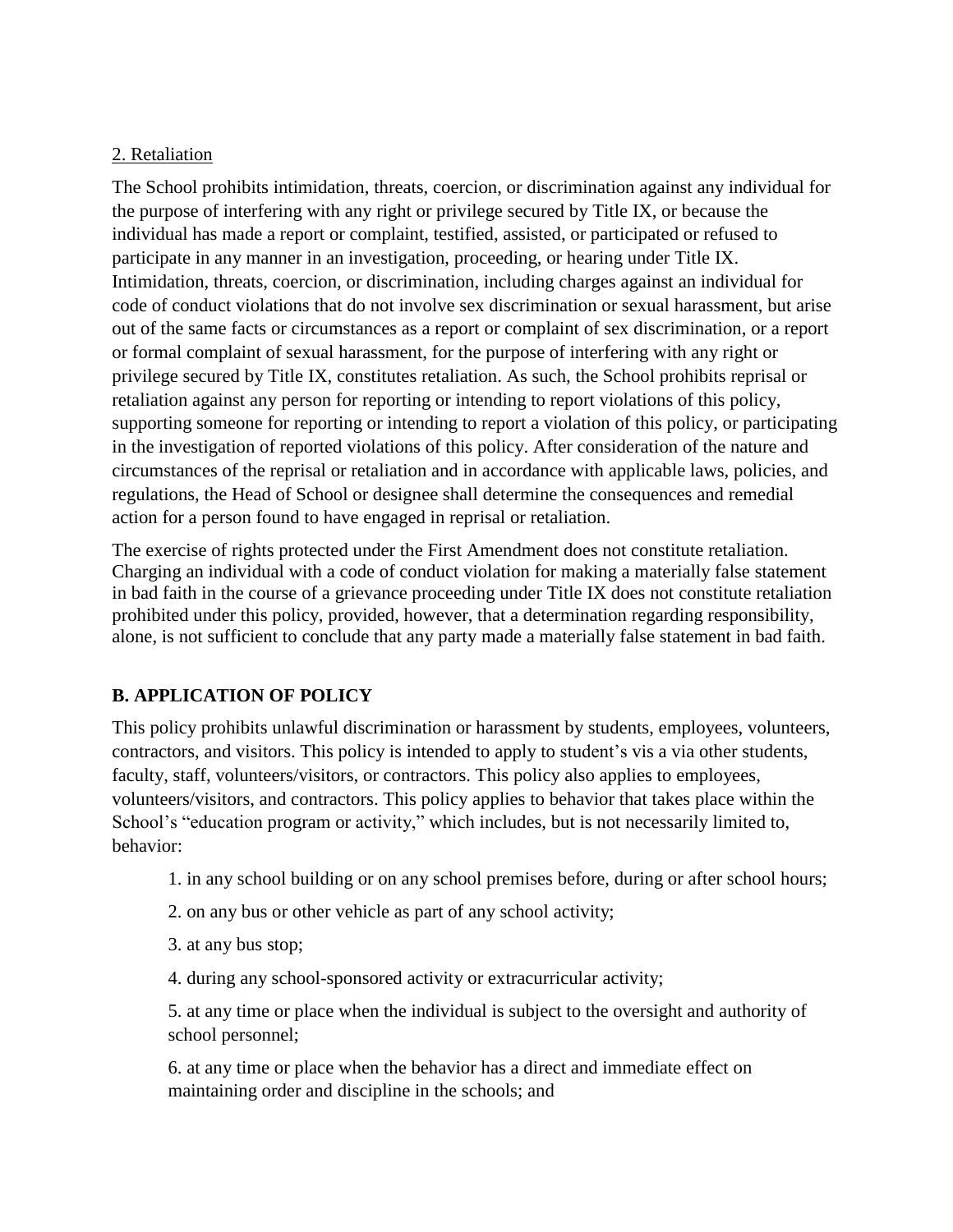7. while using school or personal electronic communications, including employee and student emails, text messaging, instant messaging, chat rooms, blogging, websites and social networking websites (i.e., Snapchat or Instagram).

## **C. DEFINITIONS**

For purposes of this policy ONLY, the following definitions apply:

### 1. Discrimination

Discrimination means any act or failure to act that unreasonably and unfavorably differentiates treatment of others based solely on the basis of gender or sex (including transgender and LGBTQ+ identification). Discrimination may be intentional or unintentional.

### 2. Harassment

Prohibited harassment, including sexual harassment, under this policy means conduct on the basis of sex/gender that satisfies one or more of the following:

- 1. An employee conditioning the provision of an aid, benefit or service on an individual's participation in unwelcome sexual conduct (i.e., quid pro quo)
- 2. Unwelcome conduct determined by a reasonable person to be so severe, pervasive and objectively offensive that it effectively denies a person equal access to an education program, employment, or activity (i.e., hostile environment)
- 3. Sexual assault (as defined by Clery Act), or "dating violence," "domestic violence" and "stalking" (as defined by Violence Against Women Act).

For purposes of this policy, "hostile environment" means that the harassment is objectively severe and pervasive enough that a reasonable person would agree that it is harassment and must be based on sex or gender. A hostile environment may be created through pervasive or persistent misbehavior if sufficiently severe.

Examples of behavior that may constitute harassment include, but are not limited to, verbal taunts, name-calling and put-downs, epithets, derogatory comments or slurs, lewd propositions, exclusion from peer groups, extortion of money or possessions, implied or stated threats, assault, impeding or blocking movement, offensive touching or any physical interference with normal work or movement, and visual insults, such as derogatory posters or cartoons. Legitimate ageappropriate pedagogical techniques are not considered harassment. Harassment, including sexual or gender-based harassment, is not limited to specific situations or relationships. It may occur between fellow students or co-workers, between supervisors and subordinates, between employees and students, or between non-employees, including visitors, and employees or students. Harassment may occur between members of the opposite sex or the same sex.

Examples of sexually harassing conduct includes, but is not limited to, deliberate, unwelcome touching that has sexual connotations or is of a sexual nature, suggestions or demands for sexual